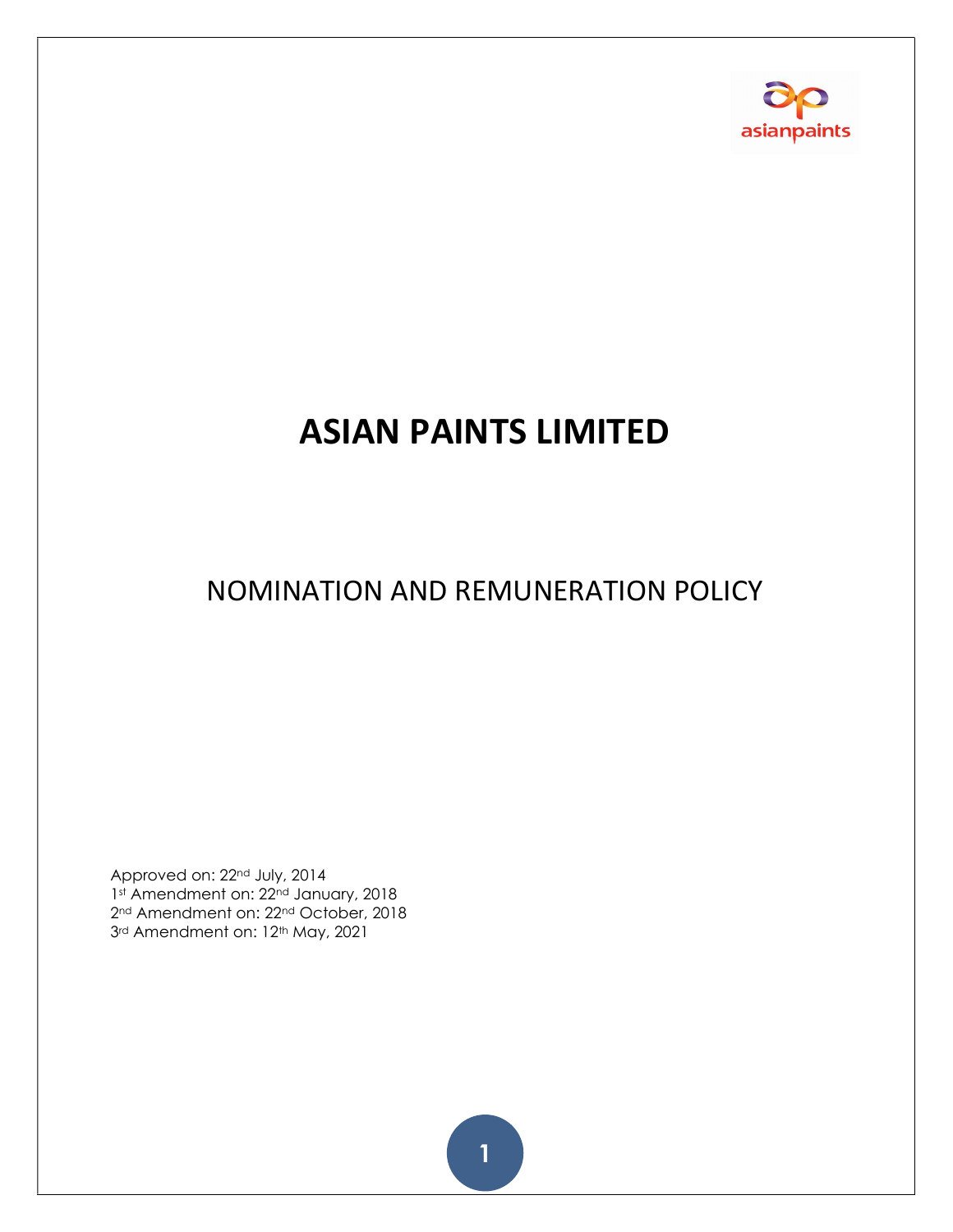

This, Nomination and Remuneration Policy of Asian Paints Limited, (hereinafter referred to as "The Policy") has been formulated in accordance with the provisions of Companies Act, 2013 and the Securities Exchange Board of India (Listing Obligations and Disclosure Requirements) Regulations 2015, as amended from time. The Policy outlines the role of the Nomination and Remuneration Committee and the Board of Asian Paints Limited in, inter-alia, determining the criteria for Board membership, approve and recommend compensation packages and policies for Directors and Senior Management and lay down the effective manner of performance evaluation of the Board, its Committees and the Directors.

#### **OBJECTIVE**

The Nomination and Remuneration Committee of Asian Paints Limited will be a Board Committee. Following shall be the broad responsibilities of the Nomination and Remuneration Committee:

Board membership:

- a. To formulate the criteria for determining qualifications, positive attributes and independence of a Director;
- b. To determine the composition of the Board based on the need and requirements of the Company from time to time;
- c. To identify the persons as potential candidates who are qualified to be appointed as Directors and recommend to the Board their appointment and removal;

Performance Evaluation of Board, Committee and Directors: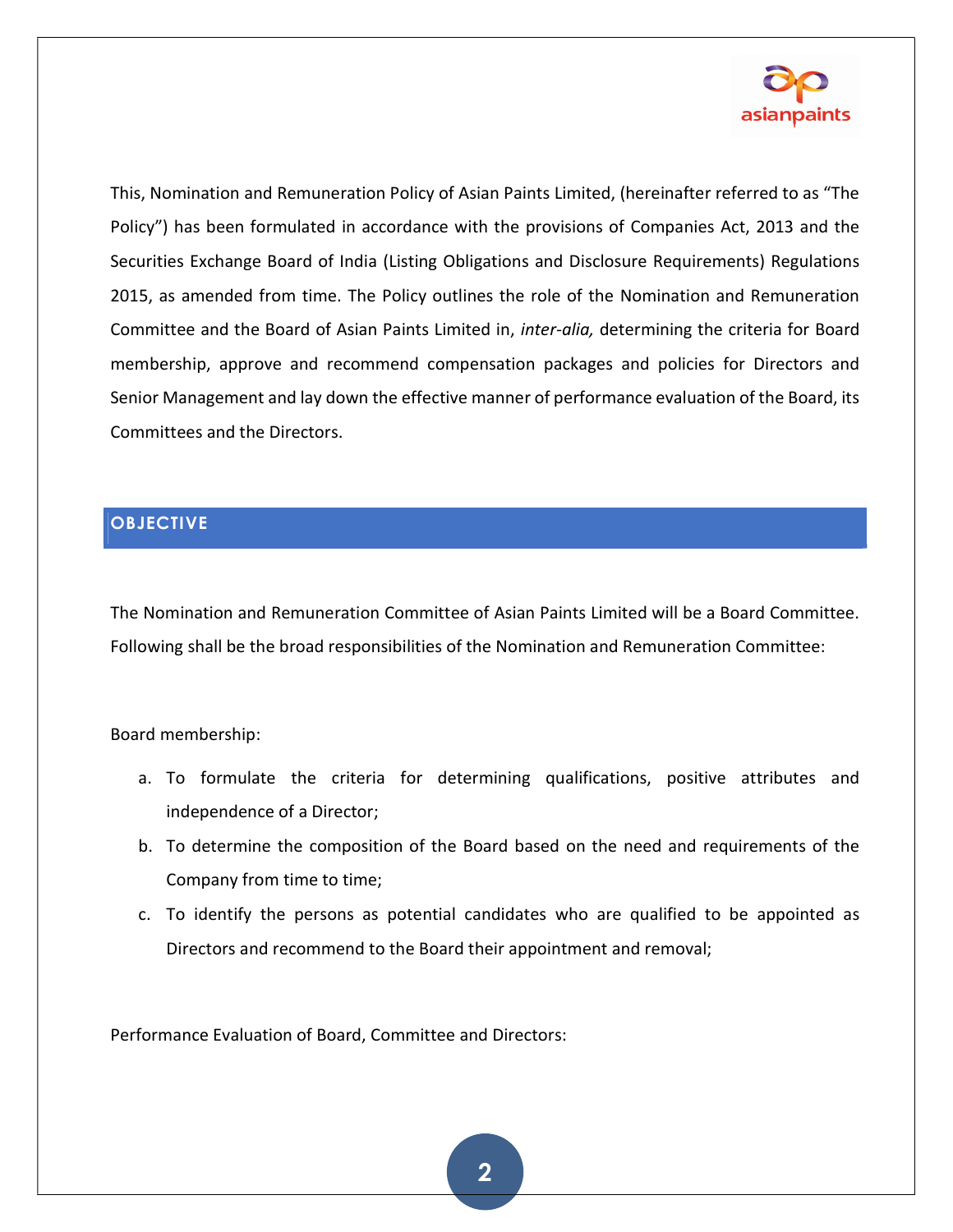

- a. To lay down the process for effective evaluation of performance of Board, its Committees and individual Directors and review its implementation and compliance;
- b. To review the outcome of the performance evaluation exercise for the Board and its Committees and present its analysis and recommendations to the Board;
- c. To evaluate the requirement for appointing an external independent agency to carry out the performance evaluation of the Board, its Committees and Directors and make necessary recommendations to the Board;

Remuneration to Directors & Senior Management:

- To approve persons to be recruited in the Senior Management and recommend to the Board their appointment and removal;
- To ensure that the compensation packages and other human resource practices are effective in maintaining a competent workforce and make recommendations relating to compensation of the Managing Director, Whole time Directors and the senior management of the Company from time to time.

#### **CONSTITUTION**

The Committee shall comprise at least three Directors, all of whom shall be non-executive directors and at least half shall be Independent Directors, the Chairperson being an Independent Director. The Chairperson of this Committee or in case of his absence, any other person authorised by him shall attend the general meetings of the Company. The quorum for the meeting shall be two (2) Independent Directors. The Committee may meet, convene and conduct Committee meetings through video conferencing or audio-visual means, as may be provided by the Company.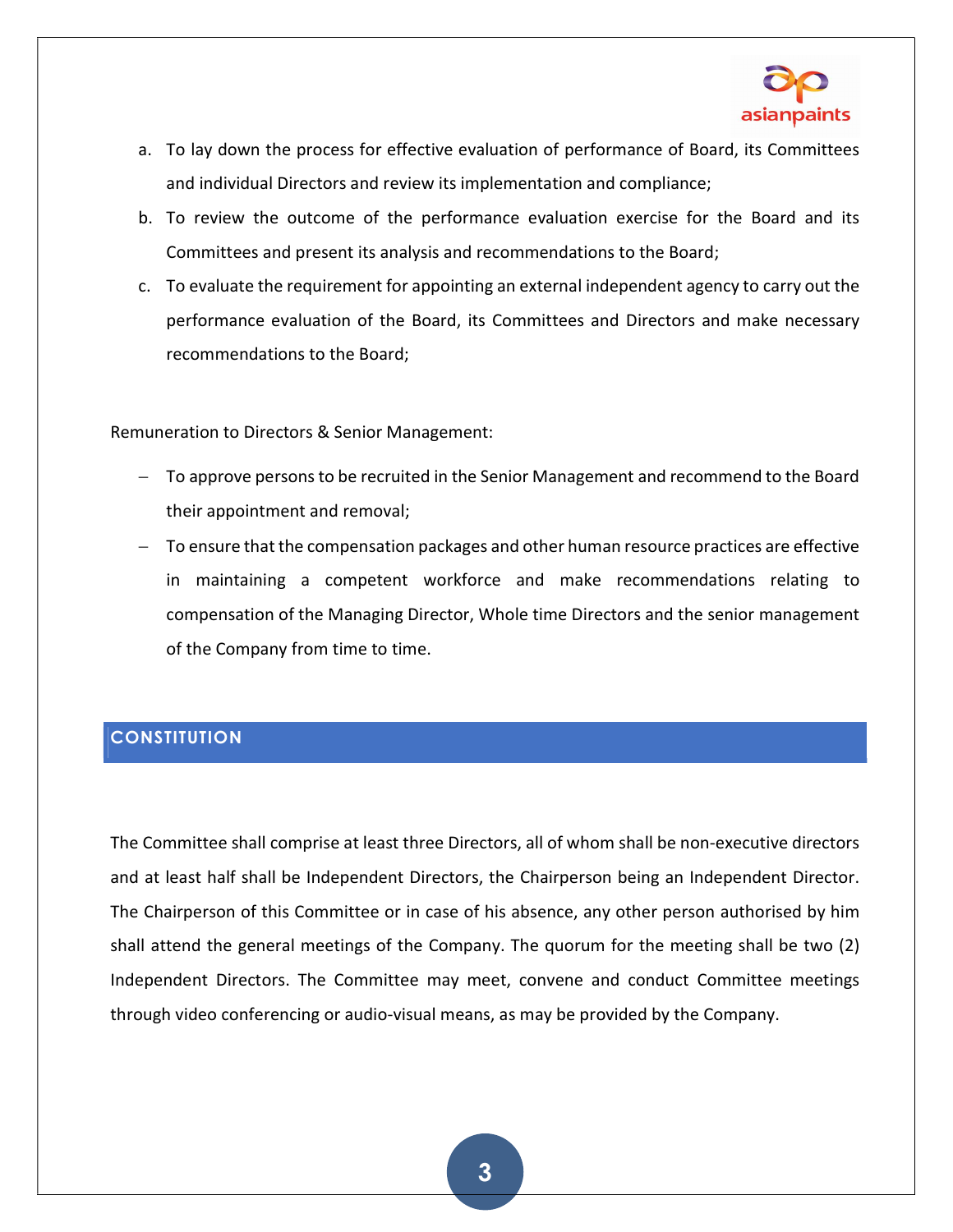

#### MEANING OF TERMS USED

- a. "Act" means the Companies Act, 2013 including the rules, schedules, clarifications, notifications, circulars and guidelines issued by the Ministry of Corporate Affairs from time to time
- b. "Board" refers to Board of Directors of Asian Paints Limited
- c. "Company" or "Asian Paints" refers to Asian Paints Limited pursuant to this Policy, having its Registered Office at 6A, Shantinagar, Santacruz (East) Mumbai – 400 055
- d. "Senior Management" shall mean and include Key Managerial Personnel of the Company and employees forming part of the Vice President and Associate Vice President cadre .
- e. "Rules" means Companies (Meetings of Board) Rules, 2014 including any modifications or amendments thereof).

Words and expressions used and not defined in these rules but defined in the Act shall have the same meanings respectively assigned to them in the Act.

#### ROLE AND RESPONSIBILITIES

The role and responsibility of the Committee shall be to undertake specific duties listed below and it will have the authority to undertake such other specific duties as the Board prescribes from time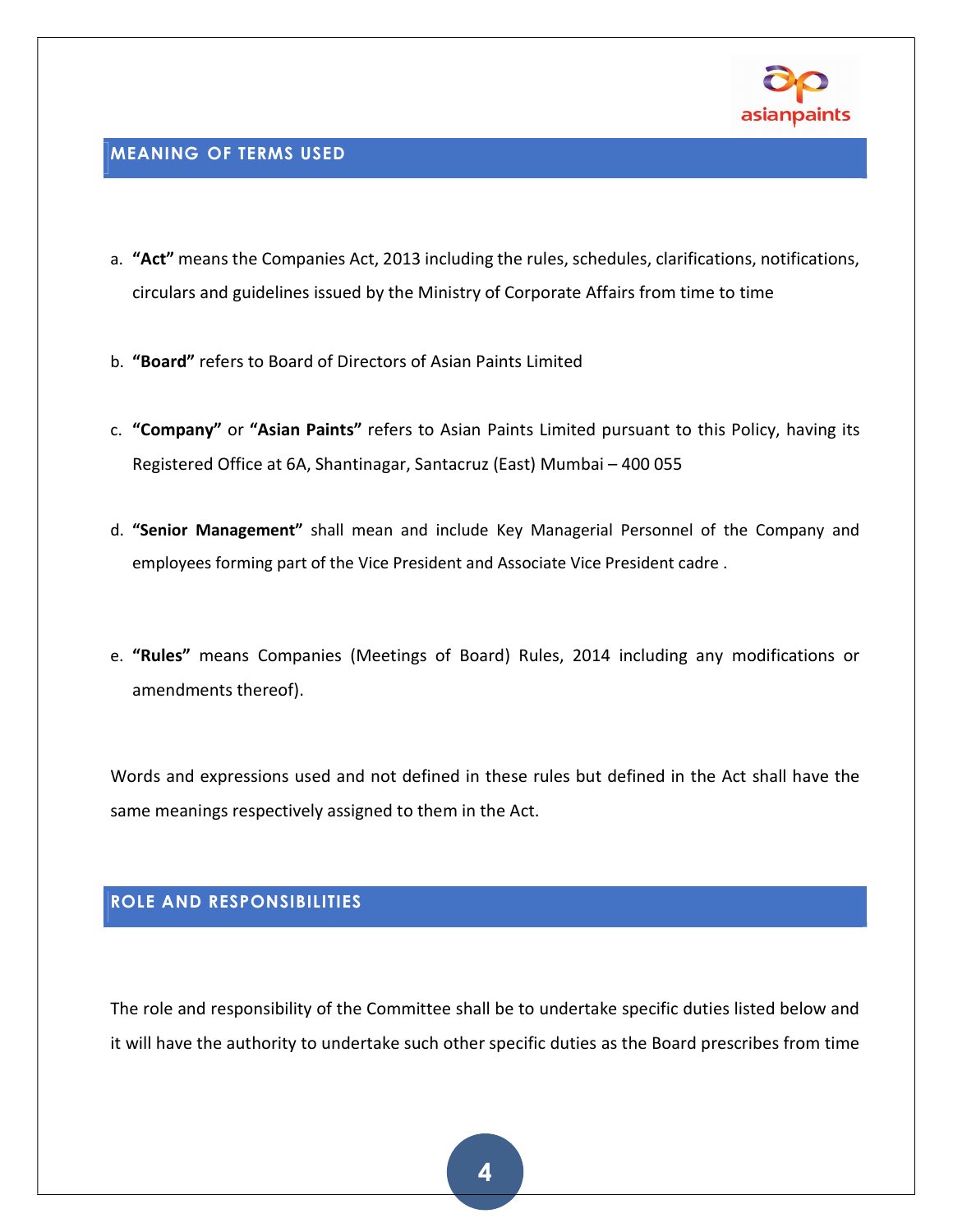

to time. The below mentioned roles and responsibilities are derived from the terms of reference of the Committee as determined and approved by the Board.

#### BOARD MEMBERSHIP

1. Criteria for appointment as a Director

The Committee shall formulate criteria, and review them on an ongoing basis, for determining qualifications, skills, expertise, qualities, positive attributes required to be a Director of the Company. The criteria to be formulated need to be not only beneficial to the Company but also will need to consider the qualities, including independence for Independent Directors, and expertise essential for the Company to operate going forward and in changing business environment. Following is the criteria recommended by the Committee and approved by the Board for nominating / inducting a Director on the Board of the Company:

- a. composition of the Board, taking into consideration the size of the Company and consistent with the requirement of law;
- b. diversity on the Board;
- c. optimal balance of skills and relevant experience; professional qualifications,
- d. expertise and experience in specific area of business;
- e. no present or potential conflict of interest;
- f. availability of time and other commitments for proper performance of duties;
- g. personal characteristics in line with the Company's values, such as integrity, honesty, and transparency; and
- h. any other criteria which may be added by the Board at its discretion.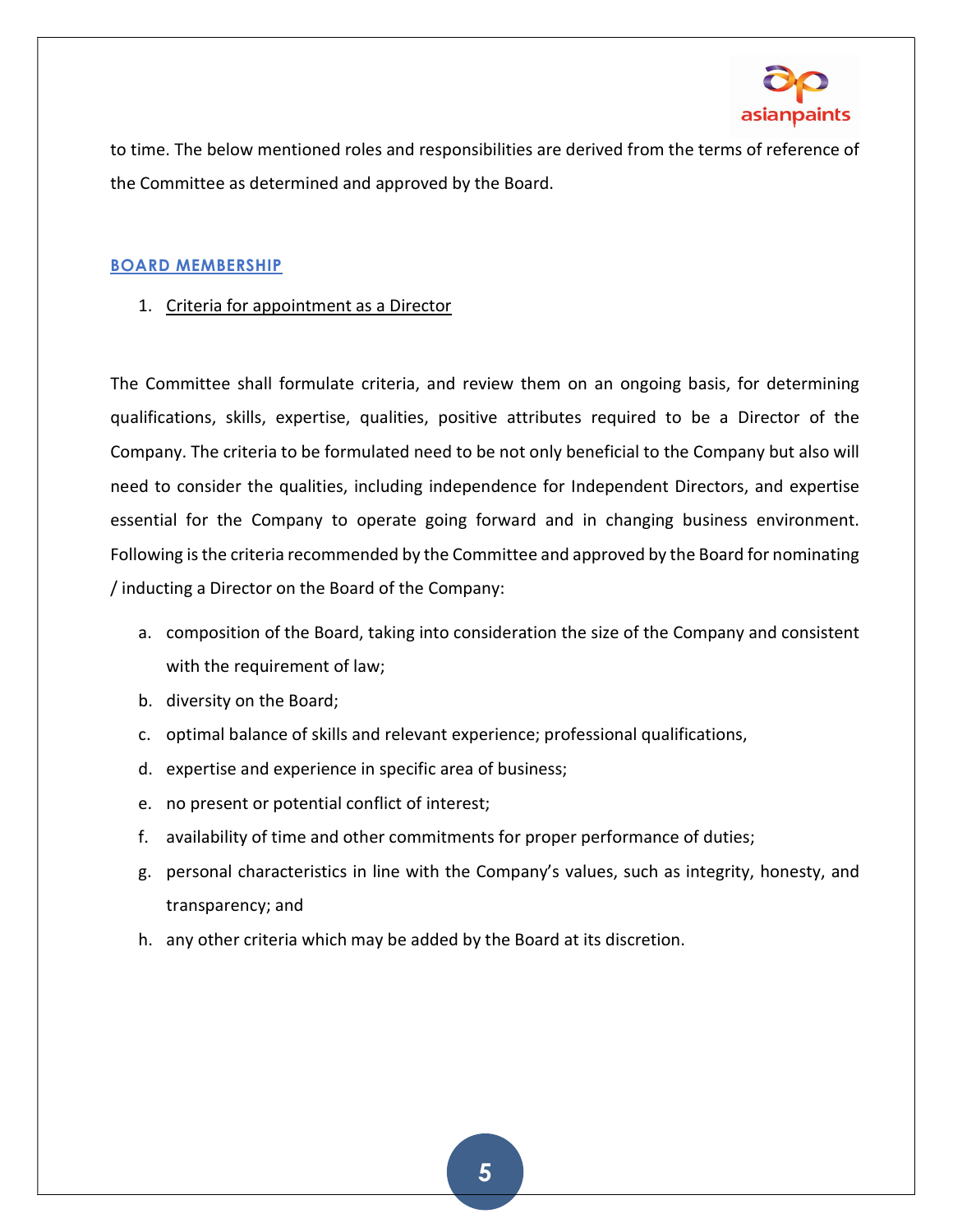

#### 2. Identify persons as potential candidates who are qualified to be Directors

The Committee shall identify persons who are qualified to become Directors and who satisfy the criteria laid down. The process of identification shall include ascertaining, meeting, screening and reviewing candidates for appointment as Directors, whether Independent, Non-Executive or Executive. The existing Directors who continue to satisfy the criteria may also be considered by the Committee for re-appointment. The re-appointment of Directors shall be recommended by the Committee after taking into consideration the performance of such a Director.

#### 3. Nomination of candidates for approval of Board

The Committee on satisfaction of a potential candidate meeting the criteria and having completed the identification and selection process, will recommend such persons' candidature to the Board for appointment as a Non- Executive Director or Independent Director or Executive Director, as the case may be.

The Committee may recommend the candidates to the Board when:

- Any vacancy in the Board is required to be filled due to retirement or resignation or;
- Any vacancy arisen out of annual Board/ Director performance evaluation or;
- Any vacancy as a result of end of tenure in accordance with the Act, Rules and SEBI (Listing Obligations and Disclosure Requirements) Regulations, 2015 or;
- $-$  Any change required in the Board on account of diversity or;
- $-$  Any change required by law.

#### PERFORMANCE EVALUATION OF BOARD, COMMITTEE(S) AND DIRECTORS

## 1. Process for effective evaluation of performance of Board, its Committees and individual Directors and review its implementation and compliance

The Committee shall determine a process for evaluating the performance of every Director, Committees of the Board and the Board on an annual basis. The Committee shall also review its own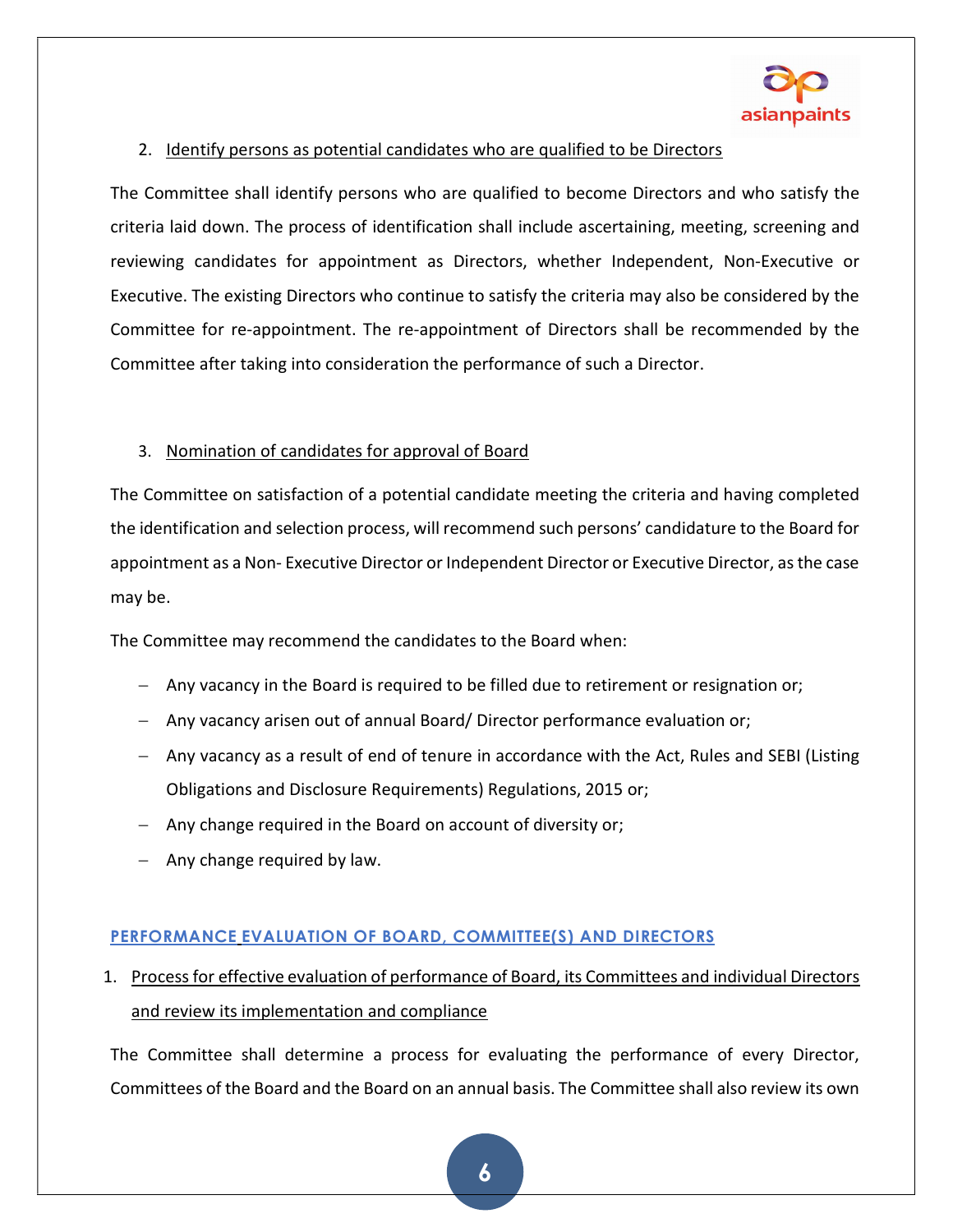

performance on an annual basis. The Committee may seek the support and guidance of external experts and agencies for this purpose.

#### 2. Evaluate the performance of the Managing Director or Whole-time Director

The Committee shall evaluate the performance of the Managing Director by setting his Key Performance Objectives or Key Performance Parameters at the beginning of each financial year. The Committee shall ensure that his Key Performance Objectives are aligned with the immediate and long-term goals of the Company.

#### APPOINTMENT OF SENIOR MANAGEMENT

#### Approval of candidates required for Senior Management positions:

The Committee shall lay down criteria including qualifications, skills, expertise and qualities required for Senior Management positions like Managing Director & CEO, Chief Financial Officer, Company Secretary and members of the Senior Management of the Company. The Committee feels that it would be appropriate for the management to consider and evaluate internal as well as external candidates for such senior positions. The Committee shall play a consultative role to Board and make recommendations to the Board regarding the appointments and changes to the Senior Management positions of the Company.

#### REMUNERATION OF DIRECTORS, SENIOR MANAGEMENT & EMPLOYEES

#### 1. Determine the Executive compensation

The Committee shall also approve the compensation package of the Managing Director or Executive Director(s). The compensation structure shall include basic salary, perquisites, stock options, commission, etc. The Committee shall ensure that the compensation packages are in accordance with applicable law, in line with the Company's objectives, shareholders' interests, with industry standards and have an adequate balance between fixed and variable component. All the recommendations of the Committee shall be referred to the Board for approval.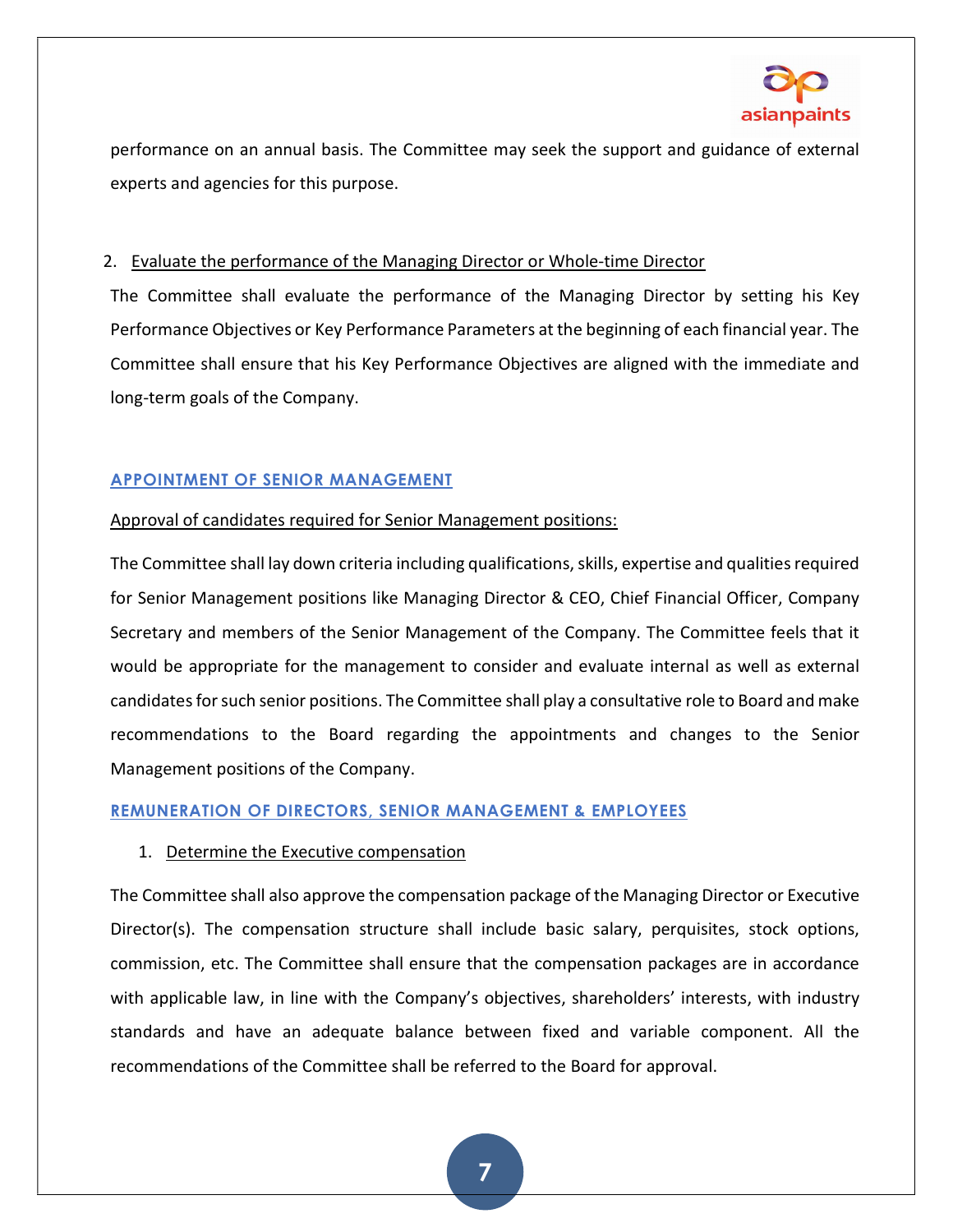

#### 2. Compensation of Senior Management

The Committee shall review the performance of the Senior Management of the Company, as presented by the Managing Director & CEO.

The Committee shall also be provided with an annual overview of the remuneration payable to Key Managerial Persons as defined under the Act and Senior Management of the Company. The Committee shall ensure that the remuneration to the Key Managerial Persons and Senior Management involves a balance between fixed and incentive pay reflecting short and long term performance objectives appropriate to the working of the Company and its goals.

#### 3. Remuneration to the Non-Executive Directors

The Committee shall recommend the Commission payable to the Non-Executive Directors, including Independent Directors, after reviewing payments made to similar sized, successful companies. At present, there will be a base commission payable to all such directors. An additional amount would be payable for serving as Chairman of the Board and/or for memberships of Committees/Chairmanships of Committees. The Chairman and members of the Audit Committee would be paid a higher commission than Chairman and members of other Committees. The Nomination and Remuneration Committee may consider recommending commission payable to Directors after taking into account their contribution to the decision making at meetings of the Board / Committees, participation and time spent as well as providing strategic inputs and supporting the highest level of Corporate Governance and Board effectiveness. It shall be within the overall limits fixed by the shareholders of the Company. The members of the Board are paid sitting fees for attending the meetings of the Board and its Committees except the Shareholders Committee. The Committee shall recommend any changes to the quantum of sitting fees to the Board from time to time.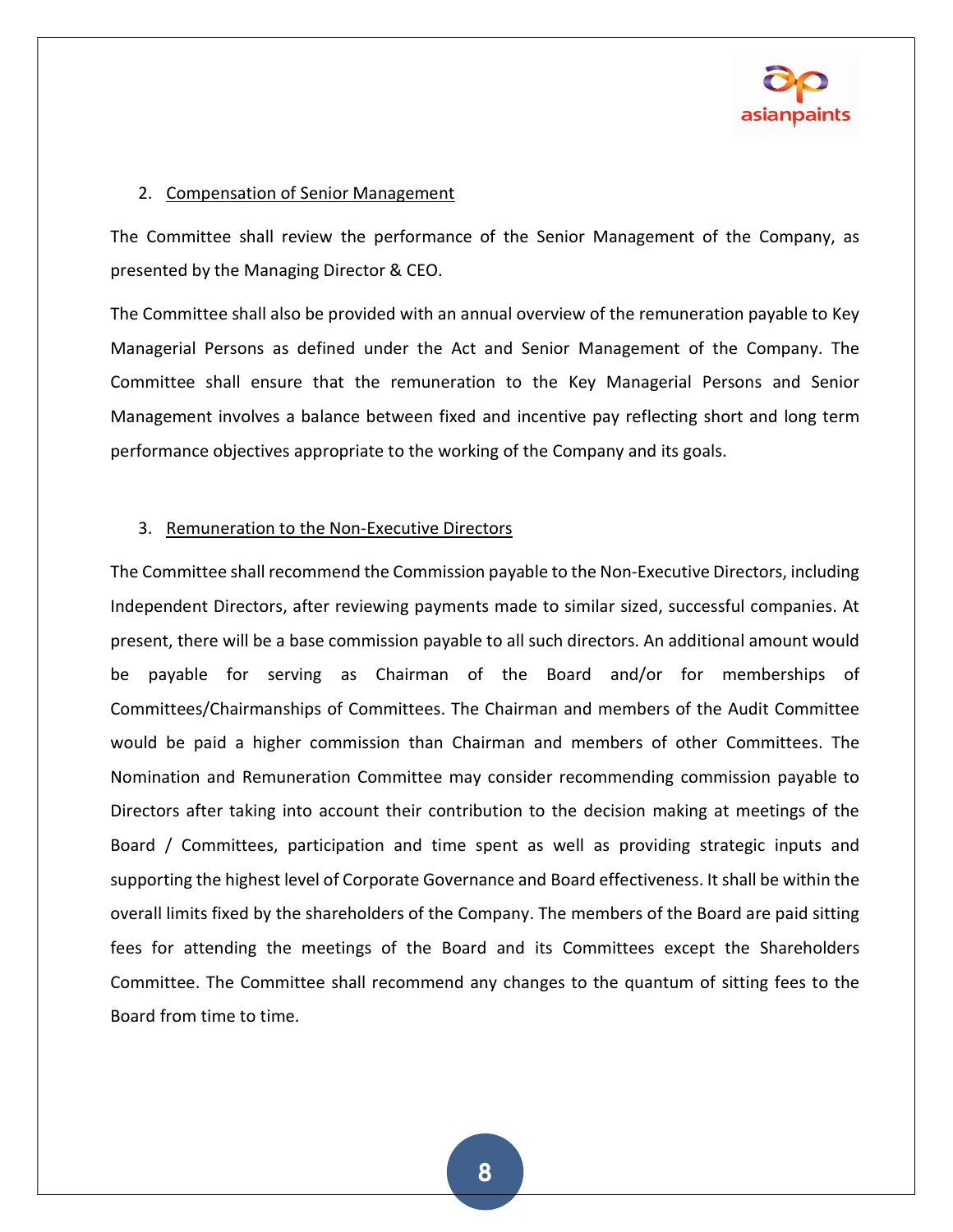

#### 4. Remuneration to other employees

Focus on productivity and pay for performance have been the cornerstone of the Company's overall remuneration policy. The Company regularly benchmarks the compensation levels and employee benefits in the market and makes necessary changes to remain consistent with the industry standards. The Committee reviews the Performance management and rewards process from time to time. The remuneration structure of employees is designed on principles of fairness, transparency and internal and external parity and involves an optimum balance of fixed and variable components.

## COMPENSATION COMMITTEE AND ADMINISTRATOR TO ANY EMPLOYEES STOCK OPTION **SCHEMES**

The Committee shall play the role of the Compensation Committee in accordance with the SEBI (Share Based Employee Benefit) Regulations, 2014 and administer the Employee Stock Option Scheme as may be notified from time to time. The Committee shall, inter alia, formulate the detailed terms and conditions of the schemes, frame suitable policies and procedures to ensure compliance with the SEBI (Prohibition of Insider Trading) Regulations, 2015 and SEBI (Prohibition of Fraudulent and Unfair Trade Practices Relating to the Securities Market) Regulations, 2003 (as amended from time to time) by the Employee trust, the Company and its employees, as applicable.

#### POWERS OF THE COMMITTEE

The Committee shall have inter-alia following powers:

- Conduct studies or authorise studies of issues within the scope of the Committee with full access to all books, records, facilities and personnel of the Company.
- Retain or seek advice of consultants and experts for performance of their role under this Policy and the costs relating thereto shall be borne by the Company.
- Delegate its powers or form sub-committees to perform any of its functions or role under this Policy, subject to approval of the Board.